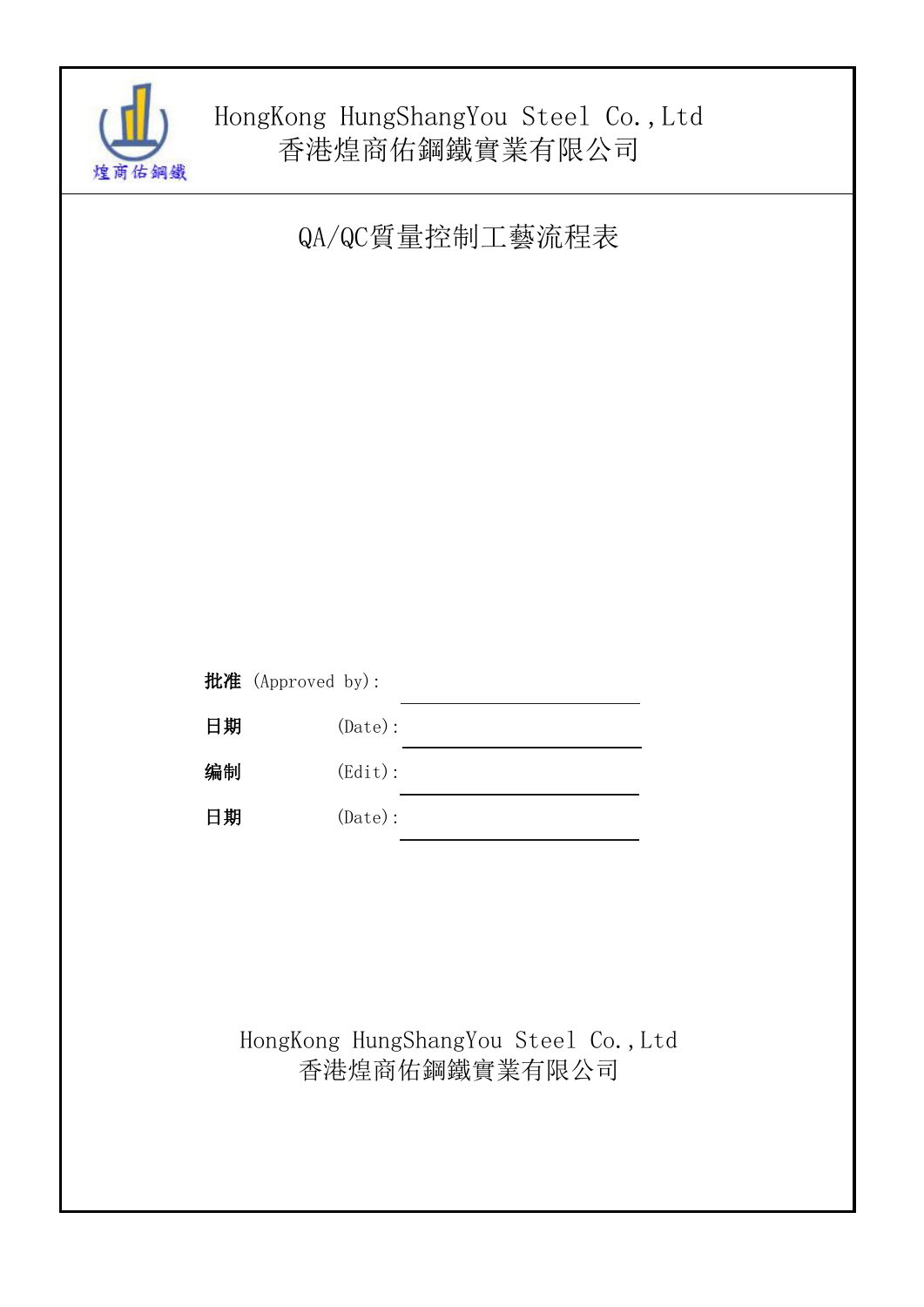

|                |                                                                        |                   | 八生同 10 刘当城                      |                                                                                     |                                                                   |                  |                      |                       |                                                |
|----------------|------------------------------------------------------------------------|-------------------|---------------------------------|-------------------------------------------------------------------------------------|-------------------------------------------------------------------|------------------|----------------------|-----------------------|------------------------------------------------|
| 序号<br>Item     | 活动<br>Action                                                           | 参考文件<br>Reference | 责任部门<br>Department              | 检查方式<br>Check Method                                                                | 记录<br>Record                                                      | 频率<br>Frequency  | 控制点<br>Hold<br>Point | 停止点<br>Break<br>Point | 备注<br>Remark                                   |
|                | 开工前会议<br>Prefabrication Meeting                                        |                   | 生产部<br>Product<br>department    |                                                                                     | 会议记录<br>Meeting<br>record                                         |                  |                      |                       |                                                |
| $\overline{2}$ | 原材料 Raw material                                                       |                   |                                 |                                                                                     |                                                                   |                  |                      |                       |                                                |
| 2.1            | 原材料检查(钢板和焊材)<br>Receive & inspect material<br>(steel and filler metal) |                   | 品质部<br>Quality<br>department    | 尺寸测量、原材料检查<br>(钢板和焊材)<br>Receive & inspect<br>material (steel and<br>filler metal). | 原材料质保书<br>、目视检查<br>Dimension<br>check, MTR<br>and visual<br>check | 每批<br>Each batch | $\sqrt{ }$           | $\sqrt{ }$            |                                                |
| 2.2            | 原材料送检<br>Raw material retest                                           |                   | 品质部<br>Quality<br>department    | 尺寸测量和原材料质保<br>书<br>Dimension&MTR check                                              |                                                                   |                  | $\sqrt{ }$           | $\sqrt{ }$            | 根据客户要求<br>As the customer request              |
| $\mathfrak{Z}$ | 焊接工艺和焊接工艺<br>评定报告 WPS&PQR                                              |                   |                                 |                                                                                     |                                                                   |                  |                      |                       |                                                |
| 3.1            | 检查焊接工艺和焊接工艺评定<br>Check the WPS&PQR<br>报告                               | EN15614/EN287     | 技术部<br>Technology<br>department | 检查报告<br>Check the report                                                            |                                                                   | 100%             | $\sqrt{ }$           |                       | WPS                                            |
| 3.2            | 复查焊工资格<br>Recheck the welder's<br>qualification                        | EN15614/EN287     | 品质部<br>Quality<br>department    | 检查证书<br>Check the certificate                                                       |                                                                   | 100%             | $\sqrt{ }$           |                       | 每位焊工,焊工证<br>each welder and its<br>certificate |
| 3.3            | 复查NDT检查人员资格<br>Recheck the NDE<br>qualification                        |                   | 品质部<br>Quality<br>department    | 检查证书资质<br>Check the qualified<br>certificate                                        |                                                                   | 100%             | $\sqrt{ }$           |                       | 第三方检测公司<br>The 3rd inspection<br>company       |
| $\overline{4}$ | 工厂制作<br>Made in factory                                                |                   |                                 |                                                                                     |                                                                   |                  |                      |                       |                                                |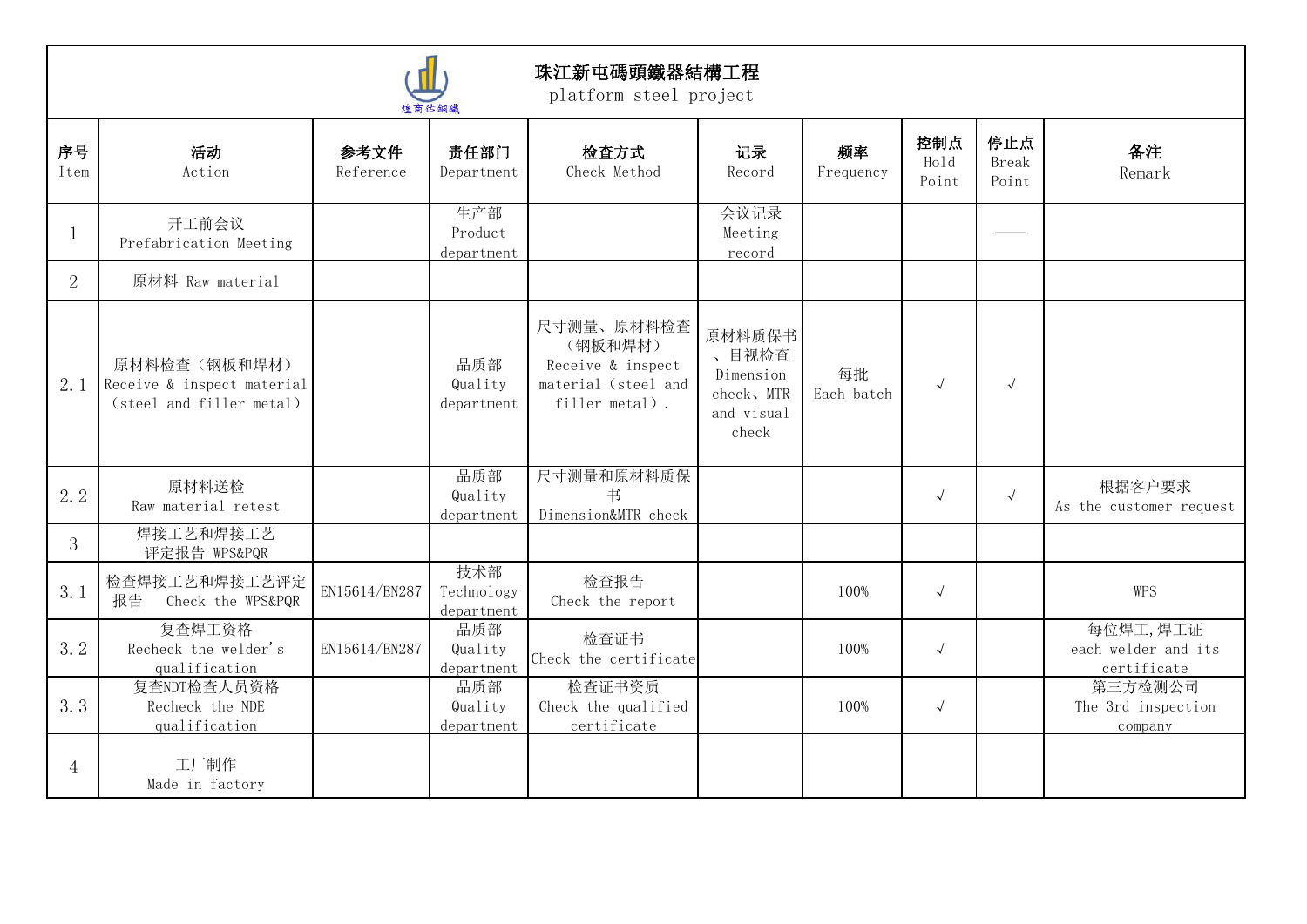

|            |                                                                                                                                                                                                                                                     |                   | 遅 問 1石 銅鐵                    |                                                          |                                     |                 |                      |                              |              |
|------------|-----------------------------------------------------------------------------------------------------------------------------------------------------------------------------------------------------------------------------------------------------|-------------------|------------------------------|----------------------------------------------------------|-------------------------------------|-----------------|----------------------|------------------------------|--------------|
| 序号<br>Item | 活动<br>Action                                                                                                                                                                                                                                        | 参考文件<br>Reference | 责任部门<br>Department           | 检查方式<br>Check Method                                     | 记录<br>Record                        | 频率<br>Frequency | 控制点<br>Hold<br>Point | 停止点<br><b>Break</b><br>Point | 备注<br>Remark |
| 4.1        | 下料前,核实材料的材质、规<br>格后,进行零件制作。下料完<br>成后自检并作好痕迹记录,型材<br>均采用锯床下料<br>Verify material grades,<br>thickness before parts<br>fabricated. Check the<br>parts by self-checking and<br>record the result .All the<br>shape steels should cut by<br>saw machine. | EN1011            | 生产部<br>Product<br>department | 计量仪器检查工具<br>inspect tools such as<br>metrical instrument | 自检记录<br>Self-<br>checking<br>record | 10%             |                      |                              |              |
| 4.2        | 零部件检查<br>Parts inspection                                                                                                                                                                                                                           | EN1011            | 品质部<br>Quality<br>department | 计量仪器检查工具<br>Inspect tools such as<br>metrical instrument | 品检记录<br>QC record                   | 10%             | $\sqrt{ }$           |                              |              |
| 4.3        | 零部件组装完成后,自检、互<br>检构件的尺寸, 检查螺栓孔的<br>孔径、孔距合格后,作好痕迹<br>记录. Self-checking and<br>check the dimension by<br>each other after<br>component fitting up,<br>check the bolt holes size<br>and hole space,<br>record the result.                              | EN1011            | 生产部<br>Product<br>department | 计量仪器检查工具<br>Inspect tools such as<br>metrical instrument | 自检记录<br>Self-<br>checking<br>record | 10%             |                      | $\sqrt{ }$                   |              |
| 4.4        | 组装后检查<br>Check after fitting up                                                                                                                                                                                                                     | <b>EN288</b>      | 品质部<br>Quality<br>department | 计量仪器检查工具<br>Inspect tools such as<br>metrical instrument | 品检记录<br>QC record                   | 100%            | $\sqrt{ }$           | $\sqrt{ }$                   |              |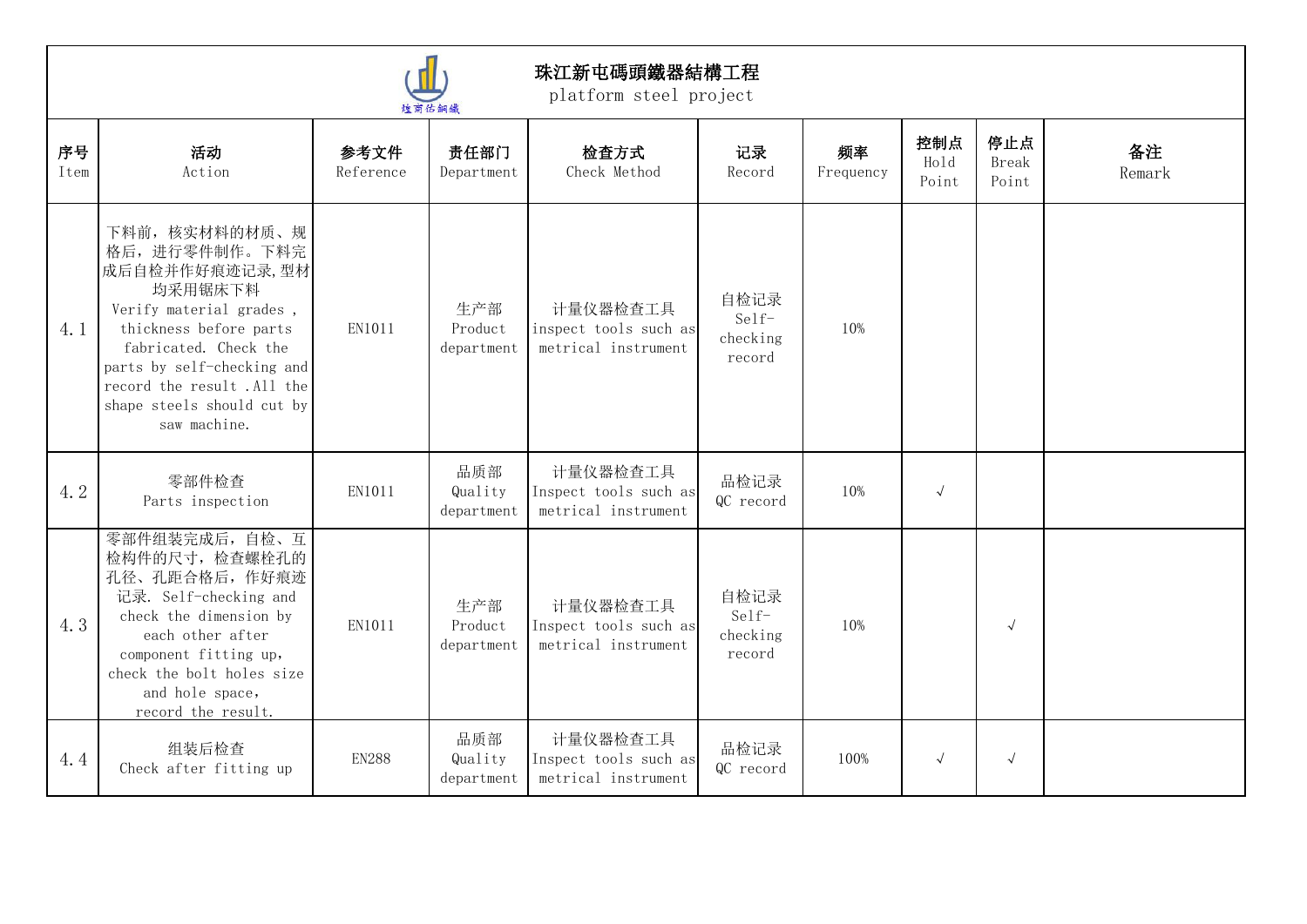

|                |                                            |                   | <b>WE GOT THE MIDSIGN</b>    |                                                          |                                            |                 |                      |                       |                                                                                                                                                                                                         |
|----------------|--------------------------------------------|-------------------|------------------------------|----------------------------------------------------------|--------------------------------------------|-----------------|----------------------|-----------------------|---------------------------------------------------------------------------------------------------------------------------------------------------------------------------------------------------------|
| 序号<br>Item     | 活动<br>Action                               | 参考文件<br>Reference | 责任部门<br>Department           | 检查方式<br>Check Method                                     | 记录<br>Record                               | 频率<br>Frequency | 控制点<br>Hold<br>Point | 停止点<br>Break<br>Point | 备注<br>Remark                                                                                                                                                                                            |
| 4.5            | 焊接<br>welding                              | EN1011            | 生产部<br>Product<br>department | 计量仪器检查工具<br>Inspect tools such as<br>metrical instrument |                                            |                 |                      |                       |                                                                                                                                                                                                         |
| 4.6            | 焊缝清理<br>Clean the weld                     | EN5817            | 生产部<br>Product<br>department | 计量仪器检查工具<br>Inspect tools such as<br>metrical instrument |                                            | 100%            |                      | $\sqrt{ }$            |                                                                                                                                                                                                         |
| 4.7            | 焊缝目视检查<br>visual inspection of the<br>weld | EN5817            | 品质部<br>Quality<br>department | 计量仪器检查工具<br>Inspect tools such as<br>metrical instrument | 品检记录<br>QC record                          | 100%            | $\sqrt{}$            |                       |                                                                                                                                                                                                         |
| 4.8            | 下发NDT委托单<br>Issue the NDT order ticket     | EN1011            | 品质部<br>Quality<br>department |                                                          |                                            |                 |                      |                       | 根据工艺要求<br>As the process<br>requirement                                                                                                                                                                 |
| 4.9            | 无损检测<br>NDT TEST                           | EN1011            | 品质部<br>Quality<br>department | 计量仪器检查工具<br>Inspect tools such as<br>metrical instrument | 根据工艺要求<br>As the<br>process<br>requirement |                 |                      | $\sqrt{ }$            | 检测比例所有焊100%VT, 角<br>焊缝20%MT,全熔透焊缝<br>100%UT+MT, 部分熔透焊缝<br>$20\%$ UT+MT.<br>ALL<br>weld 100%visual<br>inspection, fillet weld<br>20% MT, full<br>penetration weld<br>100%UT+MT, part<br>penetration weld |
| $\overline{5}$ |                                            |                   |                              | 镀锌和涂装<br>Galvanization and painting                      |                                            |                 |                      |                       |                                                                                                                                                                                                         |
| 5.1            | 镀锌 Galvanization                           | EN1461-2009       | 生产部<br>Product<br>department | 涂层厚度检查仪<br>Coating thickness<br>tester                   |                                            | 20%             |                      | $\sqrt{ }$            | 外协厂<br>Outsource company                                                                                                                                                                                |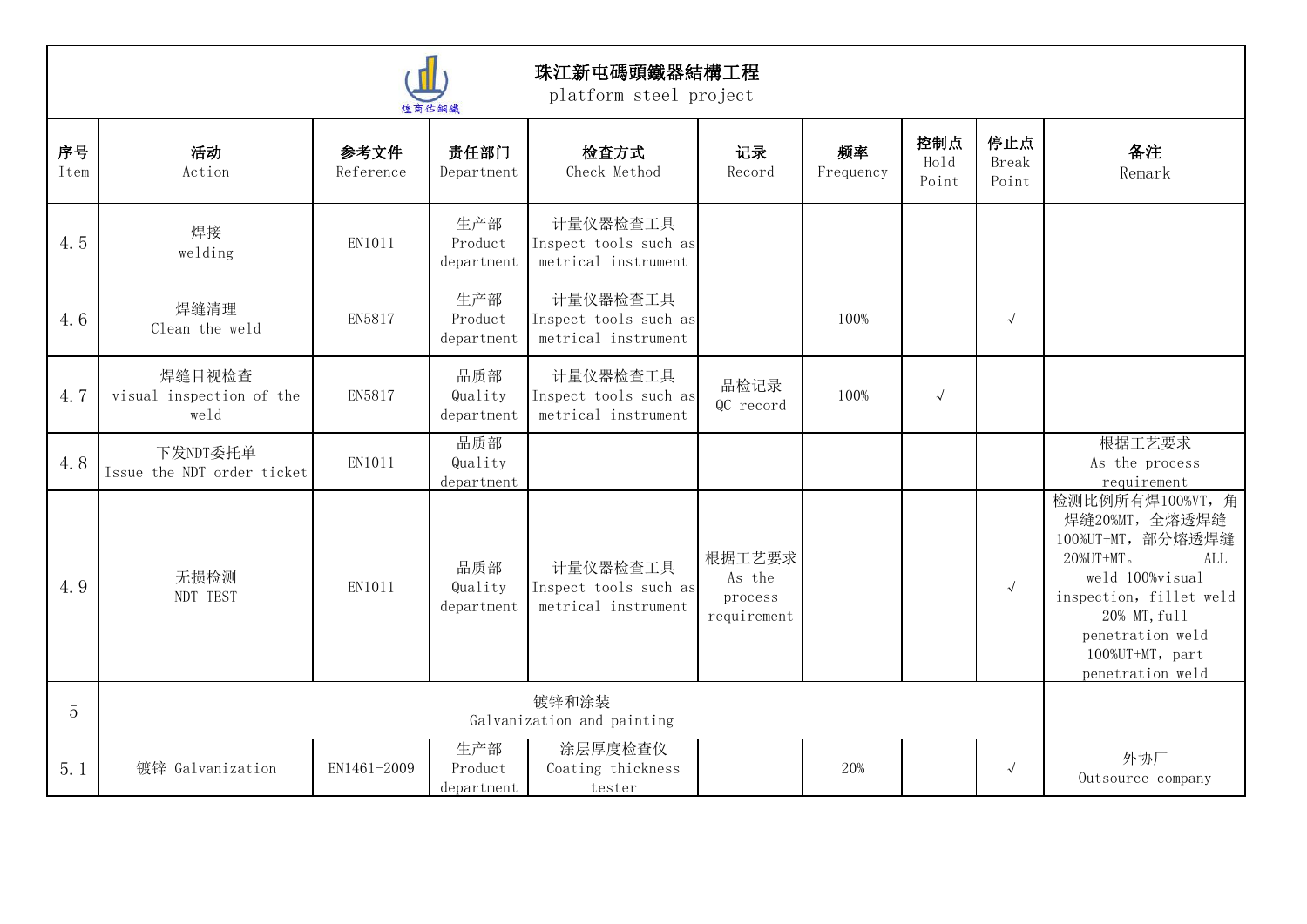| 悼商佑鋼鐵 |  |
|-------|--|

|                |                                                           |                   | 煌商佑鋼鐵                                                          |                                        |              |                   |                      |                       |                                                                  |
|----------------|-----------------------------------------------------------|-------------------|----------------------------------------------------------------|----------------------------------------|--------------|-------------------|----------------------|-----------------------|------------------------------------------------------------------|
| 序号<br>Item     | 活动<br>Action                                              | 参考文件<br>Reference | 责任部门<br>Department                                             | 检查方式<br>Check Method                   | 记录<br>Record | 频率<br>Frequency   | 控制点<br>Hold<br>Point | 停止点<br>Break<br>Point | 备注<br>Remark                                                     |
| 5.2            | 镀锌检查和外观检查<br>Check the galvanization<br>and<br>appearance | EN1461-2009       | 品质部<br>Quality<br>department                                   | 涂层厚度检查仪<br>Coating thickness<br>tester |              | 10%               | $\sqrt{ }$           |                       |                                                                  |
| 6              | 标识 marking                                                |                   |                                                                |                                        |              |                   |                      |                       |                                                                  |
| 6.1            | 对构件进行贴标签<br>Mark the lable to the<br>component            |                   | 品质部<br>Quality<br>department                                   |                                        |              | 100%              |                      |                       | 每个构件<br>Each component                                           |
| $\overline{7}$ | 包装 Package                                                |                   | 生产部、品质<br>部 Product<br>department<br>and quality<br>department | 目视检查<br>Visual inspection              |              | 100%              |                      |                       | 注意包装质量和数量<br>Take care of the<br>package quality and<br>quantity |
| 8              | 运输 Shipping                                               |                   | 生产部<br>Product<br>department                                   |                                        | 拍照 Photo     | 100%              |                      |                       | 运输时构件的保护<br>Protect the component<br>during shipping             |
| 编制             | (Athorized strength) :                                    |                   |                                                                | 审核 (Checked by):                       |              | 批准 (Approved by): |                      |                       |                                                                  |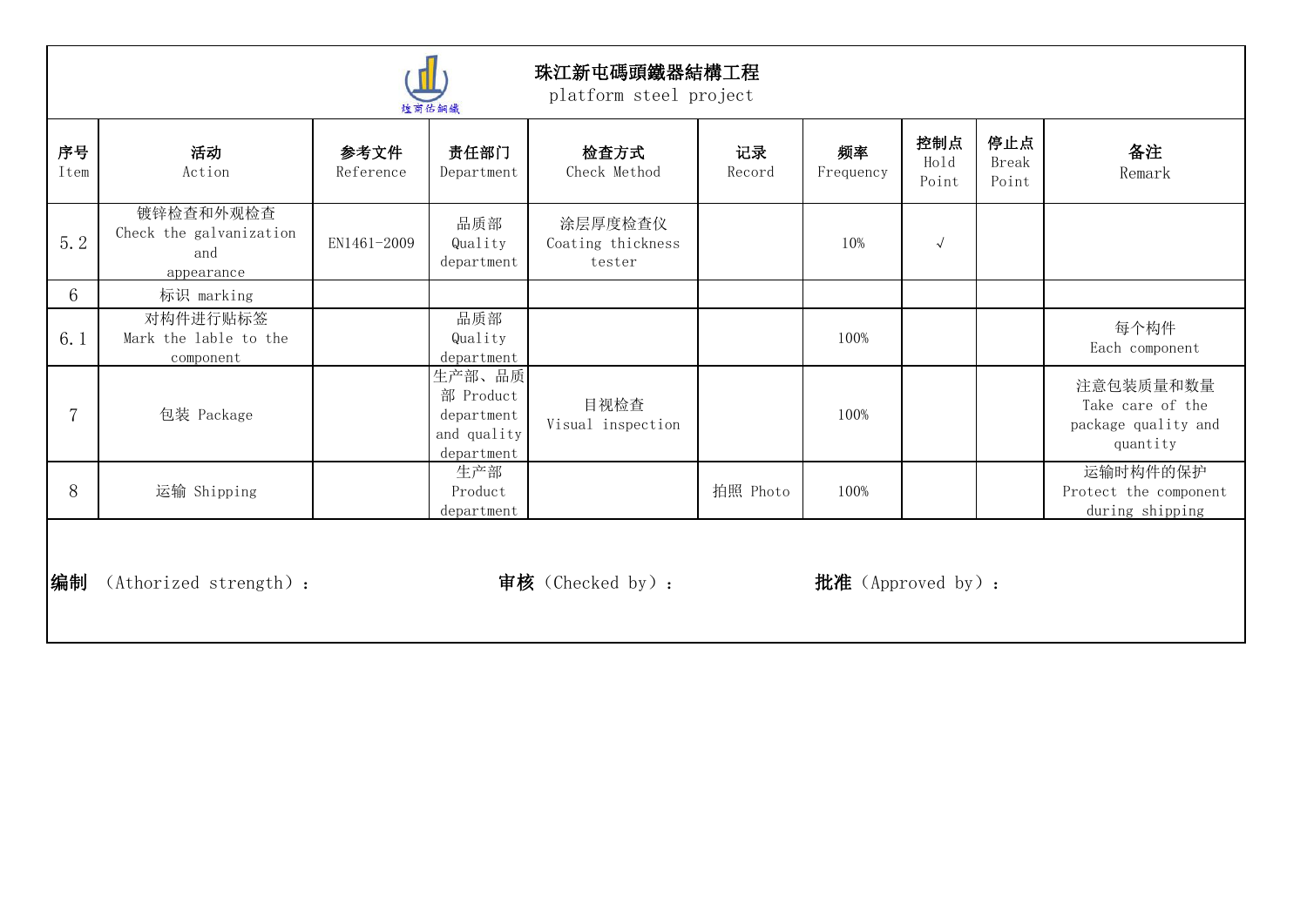

HongKong HungShangYou Steel Co.,Ltd

### 原材料入厂检查记录

Raw Material receiving inspection record

工程名称(Project):

| 序号<br>Item | 日期<br>Date | 品名<br>Materia | 规格<br>(mm)<br>Spec | 材质 | 质保书编号<br>Mill<br>Grade Certificates<br>No. | 炉批号<br>Heat<br>No. | 生产<br>厂家<br>Supplier | 经销商<br>Distributor | 数量<br>Quantty Weight | 重量<br>(T) | 截面尺寸<br>Section<br>Dimension |  | 检查记录(mm)<br>Inspection Record |  | 结果<br>Result | 备注<br>Remark |
|------------|------------|---------------|--------------------|----|--------------------------------------------|--------------------|----------------------|--------------------|----------------------|-----------|------------------------------|--|-------------------------------|--|--------------|--------------|
|            |            |               |                    |    |                                            |                    |                      |                    |                      |           |                              |  |                               |  |              |              |
|            |            |               |                    |    |                                            |                    |                      |                    |                      |           |                              |  |                               |  |              |              |
|            |            |               |                    |    |                                            |                    |                      |                    |                      |           |                              |  |                               |  |              |              |
|            |            |               |                    |    |                                            |                    |                      |                    |                      |           |                              |  |                               |  |              |              |
|            |            |               |                    |    |                                            |                    |                      |                    |                      |           |                              |  |                               |  |              |              |
|            |            |               |                    |    |                                            |                    |                      |                    |                      |           |                              |  |                               |  |              |              |
|            |            |               |                    |    |                                            |                    |                      |                    |                      |           |                              |  |                               |  |              |              |
|            |            |               |                    |    |                                            |                    |                      |                    |                      |           |                              |  |                               |  |              |              |
|            |            |               |                    |    |                                            |                    |                      |                    |                      |           |                              |  |                               |  |              |              |
|            |            |               |                    |    |                                            |                    |                      |                    |                      |           |                              |  |                               |  |              |              |
|            |            |               |                    |    |                                            |                    |                      |                    |                      |           |                              |  |                               |  |              |              |
|            |            |               |                    |    |                                            |                    |                      |                    |                      |           |                              |  |                               |  |              |              |
|            |            |               |                    |    |                                            |                    |                      |                    |                      |           |                              |  |                               |  |              |              |
|            |            |               |                    |    |                                            |                    |                      |                    |                      |           |                              |  |                               |  |              |              |
|            |            |               |                    |    |                                            |                    |                      |                    |                      |           |                              |  |                               |  |              |              |
|            |            |               |                    |    |                                            |                    |                      |                    |                      |           |                              |  |                               |  |              |              |
|            |            |               |                    |    |                                            |                    |                      |                    |                      |           |                              |  |                               |  |              |              |
|            | 质检员 (QC):  |               |                    |    |                                            |                    |                      |                    |                      |           | 监理(supervision):             |  |                               |  |              |              |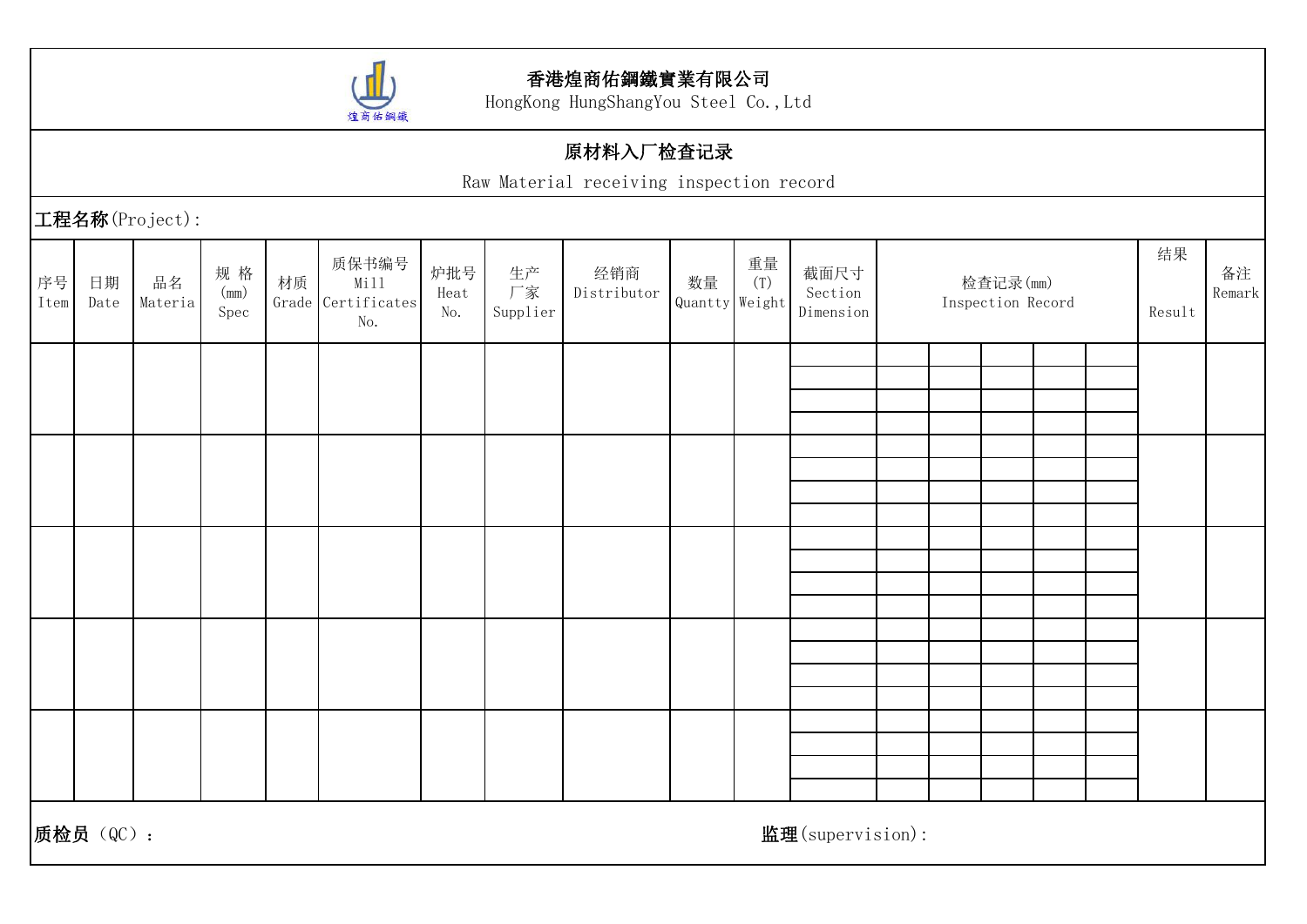

|        |                                                                 | 煌商佑鋼鐵               |                      |                                                    |           |                                        |                    |            |  |  |  |
|--------|-----------------------------------------------------------------|---------------------|----------------------|----------------------------------------------------|-----------|----------------------------------------|--------------------|------------|--|--|--|
|        |                                                                 |                     |                      |                                                    |           | 钢结构零件下料加工检查记录                          |                    |            |  |  |  |
|        |                                                                 |                     |                      | Steel Structures Parts Machining Examination Annal |           |                                        |                    |            |  |  |  |
|        | 工程名称 (Project Name):                                            |                     |                      |                                                    |           |                                        |                    |            |  |  |  |
|        |                                                                 |                     | 项目部位 (Project site): |                                                    |           | 实测偏差值 Practical Tested Warp Value (mm) |                    |            |  |  |  |
|        | 项目                                                              |                     |                      |                                                    |           |                                        |                    |            |  |  |  |
|        | Item                                                            | 允许偏差<br>Permit Warp |                      |                                                    |           |                                        | 零件编号 (Part Number) |            |  |  |  |
|        | 气割零件宽度<br>Width Of Gas Cutter Parts                             | $\pm 3.0$           |                      |                                                    |           |                                        |                    |            |  |  |  |
| 热      | 气割零件长度<br>Length Of Gas Cutter Parts                            | $\pm 3.0$           |                      |                                                    |           |                                        |                    |            |  |  |  |
| 切      | 气割面平面度<br>Gas Cutter Plane Degree                               | $\geq 2.0$          |                      |                                                    |           |                                        |                    |            |  |  |  |
| 割      | 割纹深度<br>Depths Of Secant Lines                                  | 0.3                 |                      |                                                    |           |                                        |                    |            |  |  |  |
|        | 局部缺口深度<br>Part Hole Depth                                       | 1.0                 |                      |                                                    |           |                                        |                    |            |  |  |  |
|        | 剪切零件宽度<br>Width Of Cut Parts                                    | $\pm 3.0$           |                      |                                                    |           |                                        |                    |            |  |  |  |
| 机<br>械 | 剪切零件长度<br>Length Of Cut Parts                                   | $\pm 3.0$           |                      |                                                    |           |                                        |                    |            |  |  |  |
| 切      | 边缘缺棱<br>Verge Lack Arris                                        | 1.0                 |                      |                                                    |           |                                        |                    |            |  |  |  |
| 割      | 端部垂直度<br>Degree Of Gravity Vertical<br>For Top                  | 2.0                 |                      |                                                    |           |                                        |                    |            |  |  |  |
|        | 螺栓孔直径<br>Diameter Of Bolt Hole                                  | $\pm 0.5$           |                      |                                                    |           |                                        |                    |            |  |  |  |
|        | 圆度 Angle                                                        | 2.0                 |                      |                                                    |           |                                        |                    |            |  |  |  |
| 钻      | 垂直度<br>Degree Of Gravity Vertical                               | $\geq 2.0$          |                      |                                                    |           |                                        |                    |            |  |  |  |
| 孔      | 同一组内任意孔间距<br>Distance among the ransom<br>holes in same group   | $\pm 1.0$           |                      |                                                    |           |                                        |                    |            |  |  |  |
|        | 相邻两组的端孔间距<br>Distance between holes in<br>two group neighbor on | $\pm 1.5$           |                      |                                                    |           |                                        |                    |            |  |  |  |
|        | 检查结果 Result                                                     | 合格Pass              |                      |                                                    |           |                                        |                    |            |  |  |  |
|        | 说明: 1. 按EN10025进行检查。( Inspection accordance with EN1011.)       |                     |                      |                                                    |           |                                        |                    |            |  |  |  |
|        | 工程负责人 (Project Principal):                                      |                     |                      |                                                    | 质检员 (QC): |                                        |                    | 日期 (Date): |  |  |  |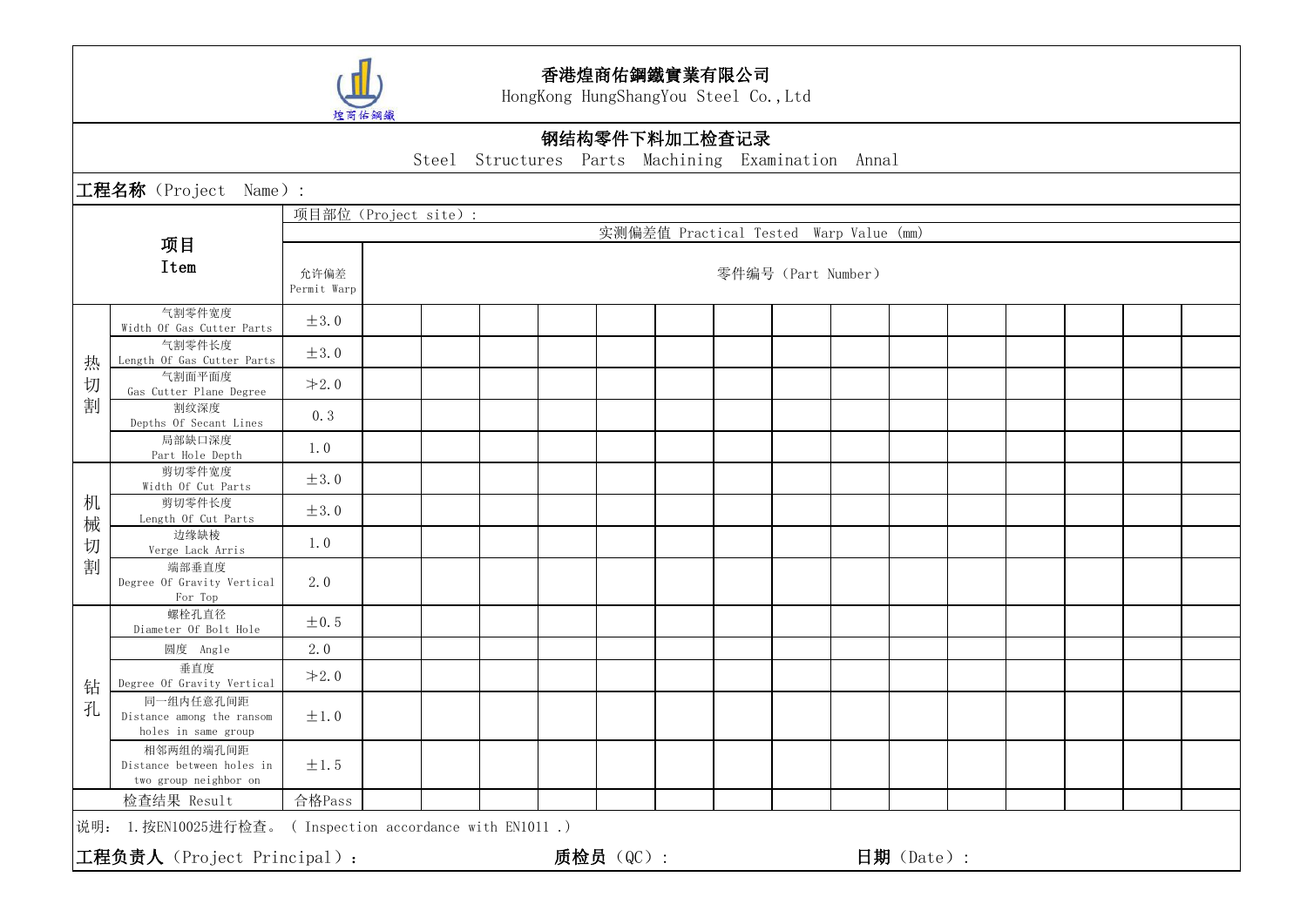

HongKong HungShangYou Steel Co.,Ltd

### 钢结构组立成型焊接矫正检查记录

Steel Structures Parts Machining Examination Annal

工程名称(Project Name): 项目 Item 项目部位(Project site): 实测偏差值 Practical Tested Warp Value (mm) 允许偏差 Permit Warp 组件编号(Part Number) 组 腹板中心距  $\frac{1}{\sqrt{2}}$  Web spacing 2 宽度<br>  $\pm 2.0$  $\frac{w}{x}$   $\pm 2.0$ 长度 しょっこうしょう しょうしょう  $\frac{1}{\log \tan \theta}$   $\pm 3.0$ 高度<br>
→3.0 Heighth Plane Degree 翼缘对腹板的垂直度<br>  $\frac{1}{2}$   $\frac{1}{2}$   $\frac{1}{2}$   $\frac{1}{2}$   $\frac{1}{2}$   $\frac{1}{2}$   $\frac{1}{2}$   $\frac{1}{2}$   $\frac{1}{2}$   $\frac{1}{2}$   $\frac{1}{2}$   $\frac{1}{2}$   $\frac{1}{2}$   $\frac{1}{2}$   $\frac{1}{2}$   $\frac{1}{2}$   $\frac{1}{2}$   $\frac{1}{2}$   $\frac{1}{2}$   $\frac{1}{2}$   $\frac{1}{2}$ Vertical of flange 直线度<br>  $\Rightarrow 3.0$ Straightness 扭曲度<br>  $\Rightarrow 3.0$ Flexurally **「埋 │ 焊缝药渣清理干净 │ <sub>是否 清理 尽 │ │ │ │ │** │</sub>  $\frac{1}{2}$  Thus creaming the contract of the contract of the contract of the contract of the contract of the contract of the contract of the contract of the contract of the contract of the contract of the contract of the c  $\frac{1}{\sqrt{7}}$  weld reinforcement  $\left| \frac{1}{7}, \frac{1}{2}, \frac{1}{2} \right|$  and  $\left| \frac{1}{7}, \frac{1}{2} \right|$  and  $\left| \frac{1}{7}, \frac{1}{2} \right|$ <sup>焊缝药渣清理干净</sup> 是否清理尽<br>Flux cleaning 是否清理尽 焊缝余高<br>
<br/>  $\downarrow 3.0$ 矫  $\overline{E}$  Straightness  $\overline{X}$ 3.0 翼缘对腹板的垂直度 1.0 Vertical of flange 平面度<br>  $\Rightarrow$  2.0 Flatness 直线度<br>  $\Rightarrow 3.0$ 热矫正温度 HeatStraightning temp ≯800℃ 检查结果 合格 check Result 合格 コンピューター しょうしょう しょうしょう Pass 说明: 1.按EN10025进行检查。 ( Inspection accordance with EN1011 .) 工程负责人(Project Principal): 质检员(QC): 日期(Date):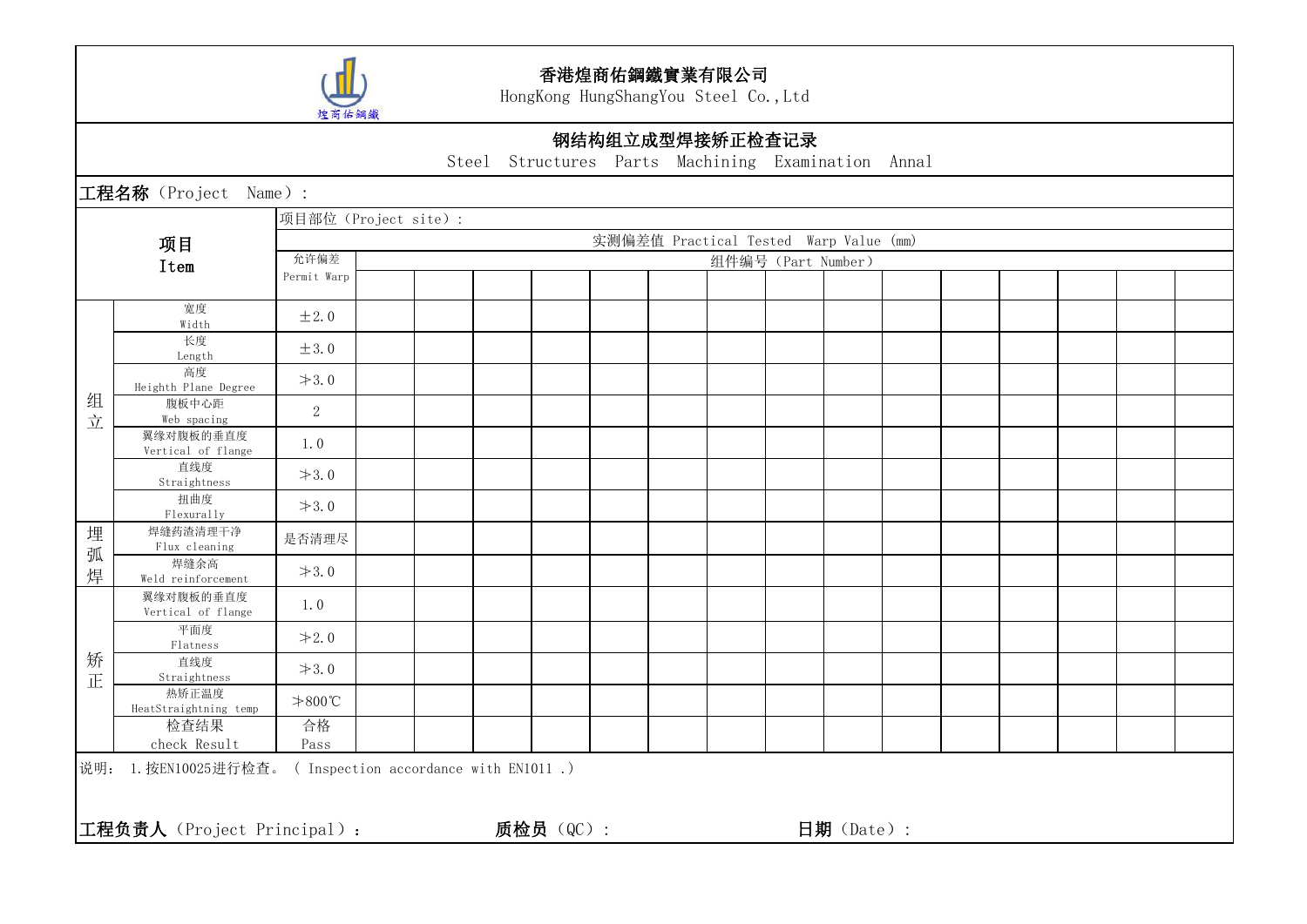

|                           |                |            |                                          |                              |                         |                     |                                    | 钢结构构件尺寸检查记录               | Steel Structures Component Dimensional Check Annal                                                       |                                     |                             |                                                               |             |                   |                               |
|---------------------------|----------------|------------|------------------------------------------|------------------------------|-------------------------|---------------------|------------------------------------|---------------------------|----------------------------------------------------------------------------------------------------------|-------------------------------------|-----------------------------|---------------------------------------------------------------|-------------|-------------------|-------------------------------|
| 工程名称<br>Project           |                |            |                                          |                              |                         |                     |                                    |                           |                                                                                                          |                                     | 项目部位<br>Part                |                                                               |             |                   |                               |
|                           |                |            |                                          |                              |                         |                     | 检查项目(允许偏差值                         | mm)                       |                                                                                                          |                                     |                             |                                                               |             |                   |                               |
| 构件编号<br>Element<br>Number | 数量<br>Quantity | 规格<br>Spec | 设计未要<br>求拱 No<br>Camber<br>per<br>Design | 焊前<br>构件长度<br>Length         | 焊后<br>构件长度<br>Length    | 孔距<br>Pitch<br>Hole | 侧弯<br>Side Bend                    | 扭曲<br>Distortion          | 翼板对腹板<br>垂直度<br>Verticality<br>(frange)<br>plate to<br>web )                                             |                                     | 腹板平直度<br>Flatness of<br>web | 端板与腹板<br>的垂直度<br>Verticality 检查结<br>(end<br>plate to<br>web ) | 果<br>Result | 处理方法<br>Treatment | 复检<br>结果 Result<br>of retreat |
|                           |                |            | 10<br>$-5$                               | $\pm$ L/2500<br>$\geq \pm 3$ | $\pm$ L/2500<br>$\pm 3$ | $\pm 3.0$           | L/2000<br>$\mathbb{H}$ $\leq$ 10.0 | h/250<br>且<br>$\leq 10.0$ | b/100<br>$\mathbb{H}$ $\leq$ 3.0                                                                         | $t \leqslant 14$<br>$5\phantom{.0}$ | t>14<br>$\overline{4}$      | h/500,<br>$\mathbb{H}$ $\leqslant$ 2.0                        |             |                   |                               |
|                           |                |            |                                          |                              |                         |                     |                                    |                           |                                                                                                          |                                     |                             |                                                               |             |                   |                               |
|                           |                |            |                                          |                              |                         |                     |                                    |                           |                                                                                                          |                                     |                             |                                                               |             |                   |                               |
|                           |                |            |                                          |                              |                         |                     |                                    |                           |                                                                                                          |                                     |                             |                                                               |             |                   |                               |
|                           |                |            |                                          |                              |                         |                     |                                    |                           |                                                                                                          |                                     |                             |                                                               |             |                   |                               |
|                           |                |            |                                          |                              |                         |                     |                                    |                           |                                                                                                          |                                     |                             |                                                               |             |                   |                               |
|                           |                |            |                                          |                              |                         |                     |                                    |                           |                                                                                                          |                                     |                             |                                                               |             |                   |                               |
|                           |                |            |                                          |                              |                         |                     |                                    |                           |                                                                                                          |                                     |                             |                                                               |             |                   |                               |
|                           |                |            |                                          |                              |                         |                     |                                    |                           |                                                                                                          |                                     |                             |                                                               |             |                   |                               |
|                           |                |            |                                          |                              |                         |                     |                                    |                           |                                                                                                          |                                     |                             |                                                               |             |                   |                               |
|                           |                |            |                                          |                              |                         |                     |                                    |                           |                                                                                                          |                                     |                             |                                                               |             |                   |                               |
|                           |                |            |                                          |                              |                         |                     |                                    |                           | 说明: 1. 按照设计图纸要求和施工规范进行焊接。(Welding accroding to the original design and the construct criterion)          |                                     |                             |                                                               |             |                   |                               |
|                           |                |            |                                          |                              |                         |                     |                                    |                           | 2. 构件检查数量按同类构件抽查10%, 但不得少于3件. (The amount of component checked is 10% of the sane kind and no less than) |                                     |                             |                                                               |             |                   |                               |
| 工程负责人(Project Principal): |                |            |                                          |                              |                         |                     | 质检员(QC):                           |                           |                                                                                                          |                                     | 日期(Date):                   |                                                               |             |                   |                               |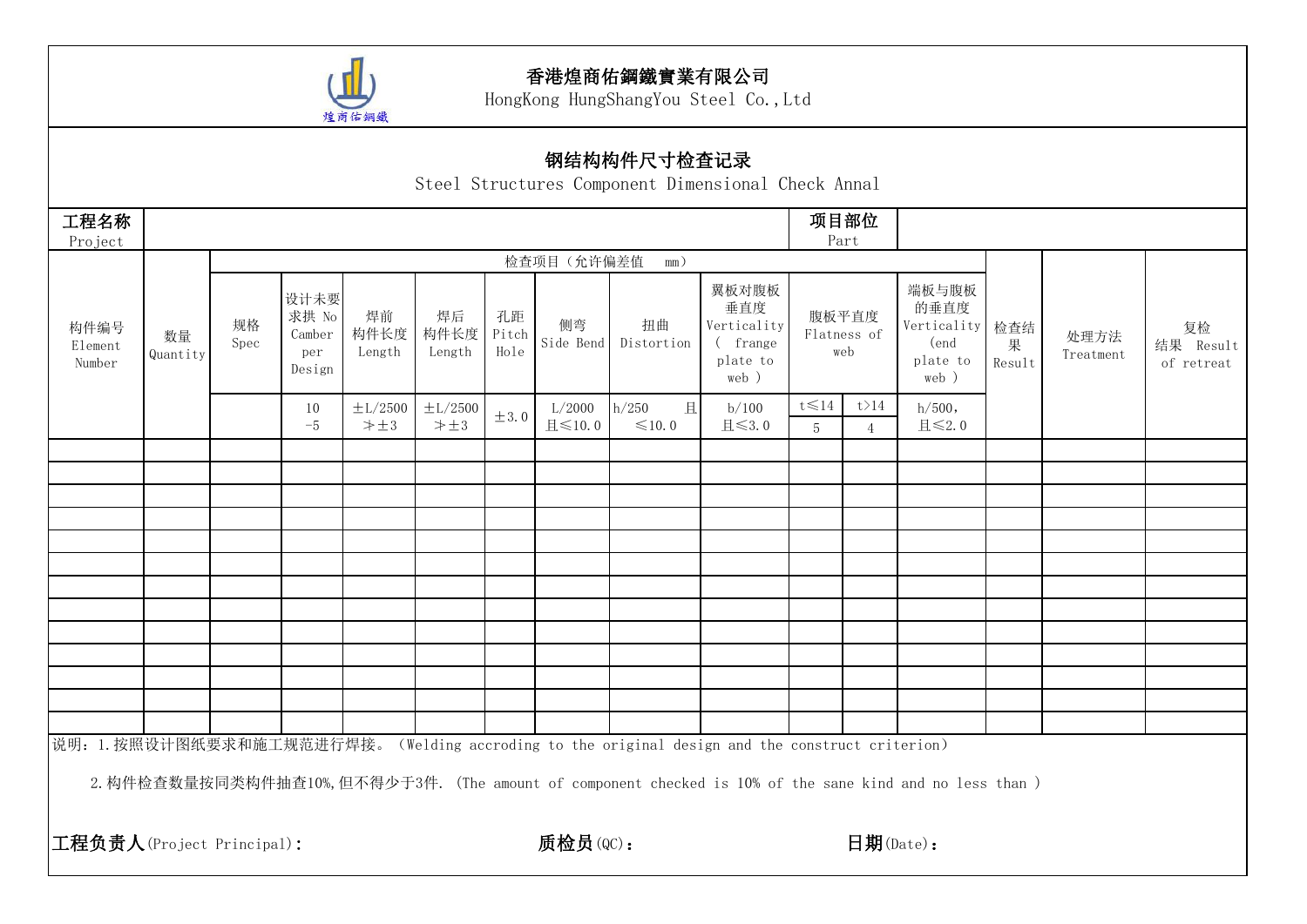

|                                             |                                       |    |             |                  |                    | 钢结构目测报告                | Visual inspection report for structural steel |                |                              |               |                                             |  |     |  |
|---------------------------------------------|---------------------------------------|----|-------------|------------------|--------------------|------------------------|-----------------------------------------------|----------------|------------------------------|---------------|---------------------------------------------|--|-----|--|
| 工程名称:<br>Project<br>钢材等级:                   |                                       |    |             |                  |                    | 客户:<br>Client<br>验收标准: |                                               |                |                              |               |                                             |  |     |  |
| Class                                       |                                       |    |             |                  |                    | Acceptance standard    |                                               |                |                              |               |                                             |  |     |  |
| 焊接地点                                        |                                       | 数量 | 构件类型/名称 焊缝类 |                  | 焊接方法 焊工号           |                        |                                               |                | 缺陷类型Unacceptable Indications |               |                                             |  | 合格/ |  |
| Welding<br>place                            | (件)<br>构件编号<br>Member<br>Quanti<br>ty |    |             | 型Type<br>of weld | Welding<br>process | Welder<br>No.          | 气孔<br>Porosity                                | 裂纹<br>Crack    | 未熔合<br>Lack of<br>fusion     | 飞溅<br>Spatter | 不合格<br>ACC/REJ                              |  |     |  |
|                                             |                                       |    |             |                  |                    |                        |                                               |                |                              |               |                                             |  |     |  |
|                                             |                                       |    |             |                  |                    |                        |                                               |                |                              |               |                                             |  |     |  |
|                                             |                                       |    |             |                  |                    |                        |                                               |                |                              |               |                                             |  |     |  |
|                                             |                                       |    |             |                  |                    |                        |                                               |                |                              |               |                                             |  |     |  |
|                                             |                                       |    |             |                  |                    |                        |                                               |                |                              |               |                                             |  |     |  |
|                                             |                                       |    |             |                  |                    |                        |                                               |                |                              |               |                                             |  |     |  |
|                                             |                                       |    |             |                  |                    |                        |                                               |                |                              |               |                                             |  |     |  |
|                                             |                                       |    |             |                  |                    |                        |                                               |                |                              |               |                                             |  |     |  |
| 评论/备注(如果有的话):<br>Comments/ Remarks (If any) |                                       |    |             |                  |                    |                        |                                               |                | 焊缝类型-: BW-对接焊缝/FW-角焊缝        |               | (Type of weld -: BW-Butt Weld / FW-Fillet)) |  |     |  |
|                                             |                                       |    |             |                  | 检查人(Inspected by)  |                        |                                               | 监理(Supervisor) |                              |               |                                             |  |     |  |
|                                             | 签名和日期<br>(Signature & Date)           |    |             |                  |                    |                        |                                               |                |                              |               |                                             |  |     |  |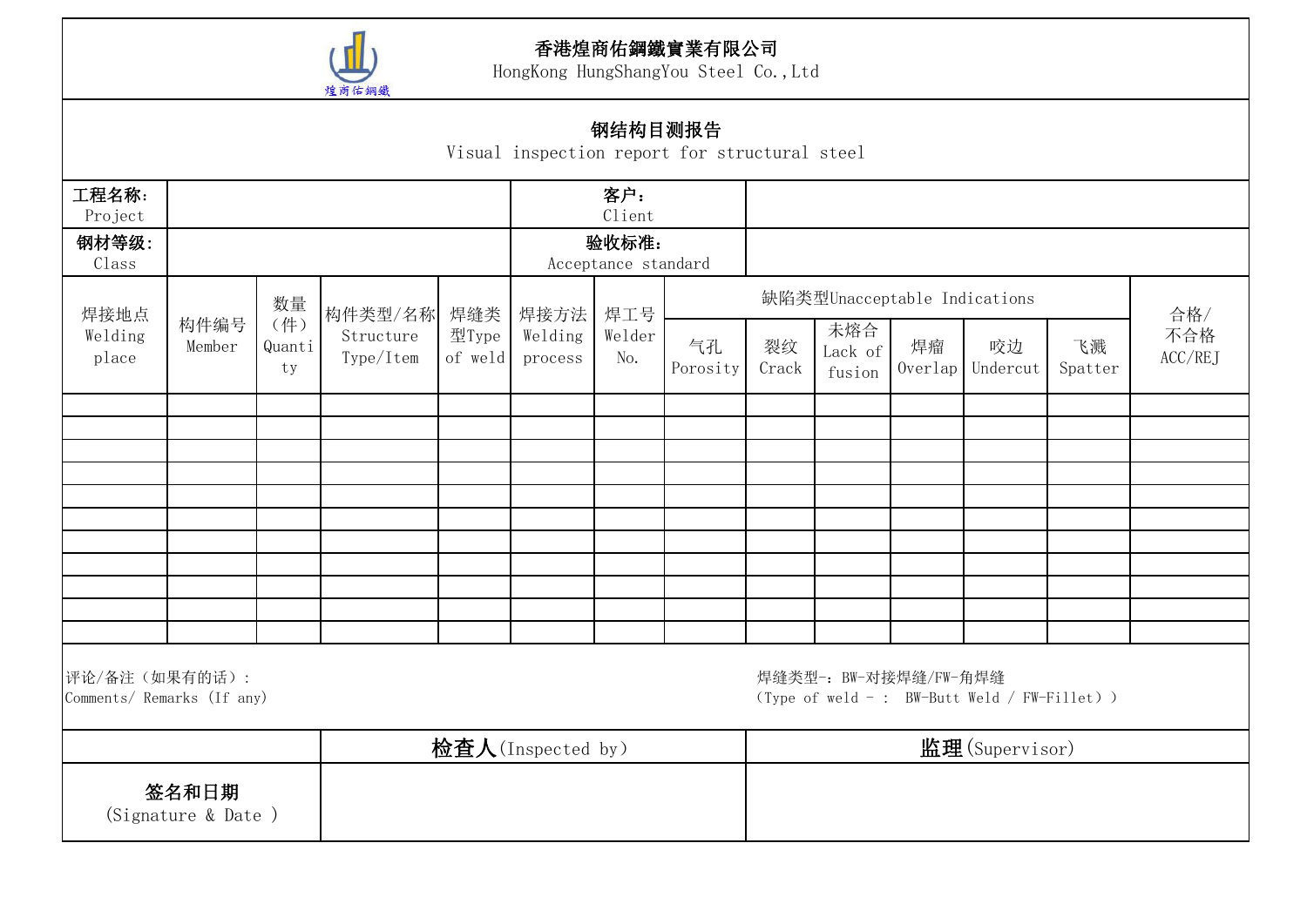

|                                                      |                              |                                       | 煌商佑鋼鐵 |              |                                               |     |                       |                                               |           |                                |                   |
|------------------------------------------------------|------------------------------|---------------------------------------|-------|--------------|-----------------------------------------------|-----|-----------------------|-----------------------------------------------|-----------|--------------------------------|-------------------|
|                                                      |                              |                                       |       |              | Surface Preparation Inspection Record表面准备检验记录 |     |                       |                                               |           |                                |                   |
| 工程名称 Project Name:                                   |                              |                                       |       |              |                                               |     |                       |                                               |           |                                |                   |
| Inspection item检验项目<br>Components构件                  |                              |                                       |       | 打砂表面的清洁度 (Sa | Cleanness of blasted surfaces                 |     | Surface profile 表面粗糙度 |                                               |           | 组件名称 Part Name                 |                   |
| Acceptance criteria 验收标准:<br><b>BS EN ISO 8501-1</b> |                              | Blasting<br>finished Date<br>and time |       |              | 拓纸粘贴处                                         |     | specification)        | $(40$ to $75 \mu m$ as per paint manufacturer |           | Conclusion                     |                   |
| Checked检查                                            |                              | 打砂完成日期                                |       |              |                                               |     |                       |                                               |           | 结论                             |                   |
| Part No.                                             | Qty.                         | 和时间                                   |       |              | Accepted or Not 接收与否                          |     | Accepted or Not 接收与否  |                                               |           | Accepted or Not 接收与否           |                   |
| 构件编号                                                 | 数量                           |                                       | Acc   | Not Acc      | Acc with comments                             | Acc | Not Acc               | Acc with comments                             | Acc       | Not Acc                        | Acc with comments |
|                                                      |                              |                                       |       |              |                                               |     |                       |                                               |           |                                |                   |
|                                                      |                              |                                       |       |              |                                               |     |                       |                                               |           |                                |                   |
|                                                      |                              |                                       |       |              |                                               |     |                       |                                               |           |                                |                   |
|                                                      |                              |                                       |       |              |                                               |     |                       |                                               |           |                                |                   |
|                                                      |                              |                                       |       |              |                                               |     |                       |                                               |           |                                |                   |
|                                                      |                              |                                       |       |              |                                               |     |                       |                                               |           |                                |                   |
|                                                      |                              |                                       |       |              |                                               |     |                       |                                               |           |                                |                   |
|                                                      |                              |                                       |       |              |                                               |     |                       |                                               |           |                                |                   |
|                                                      |                              |                                       |       |              |                                               |     |                       |                                               |           |                                |                   |
|                                                      |                              |                                       |       |              |                                               |     |                       |                                               |           |                                |                   |
|                                                      |                              |                                       |       |              |                                               |     |                       |                                               |           |                                |                   |
|                                                      |                              |                                       |       |              |                                               |     |                       |                                               |           |                                |                   |
|                                                      |                              |                                       |       |              |                                               |     |                       |                                               |           |                                |                   |
|                                                      |                              |                                       |       |              |                                               |     |                       |                                               |           |                                |                   |
|                                                      |                              |                                       |       |              |                                               |     |                       |                                               |           |                                |                   |
|                                                      |                              |                                       |       |              |                                               |     |                       |                                               |           |                                |                   |
|                                                      |                              |                                       |       |              |                                               |     |                       |                                               |           |                                |                   |
|                                                      |                              |                                       |       |              |                                               |     |                       |                                               |           |                                |                   |
|                                                      | Accepted 接受 □<br>Comments意见: |                                       |       |              | Not Accepted 不接受 □                            |     |                       |                                               |           | Accepted with comments 有条件接受 □ |                   |
|                                                      | 质检员 ( QC) :                  |                                       |       |              |                                               |     |                       | 品质经理(maneger):                                |           |                                |                   |
|                                                      | 日期(date):                    |                                       |       |              |                                               |     |                       |                                               | 日期(date): |                                |                   |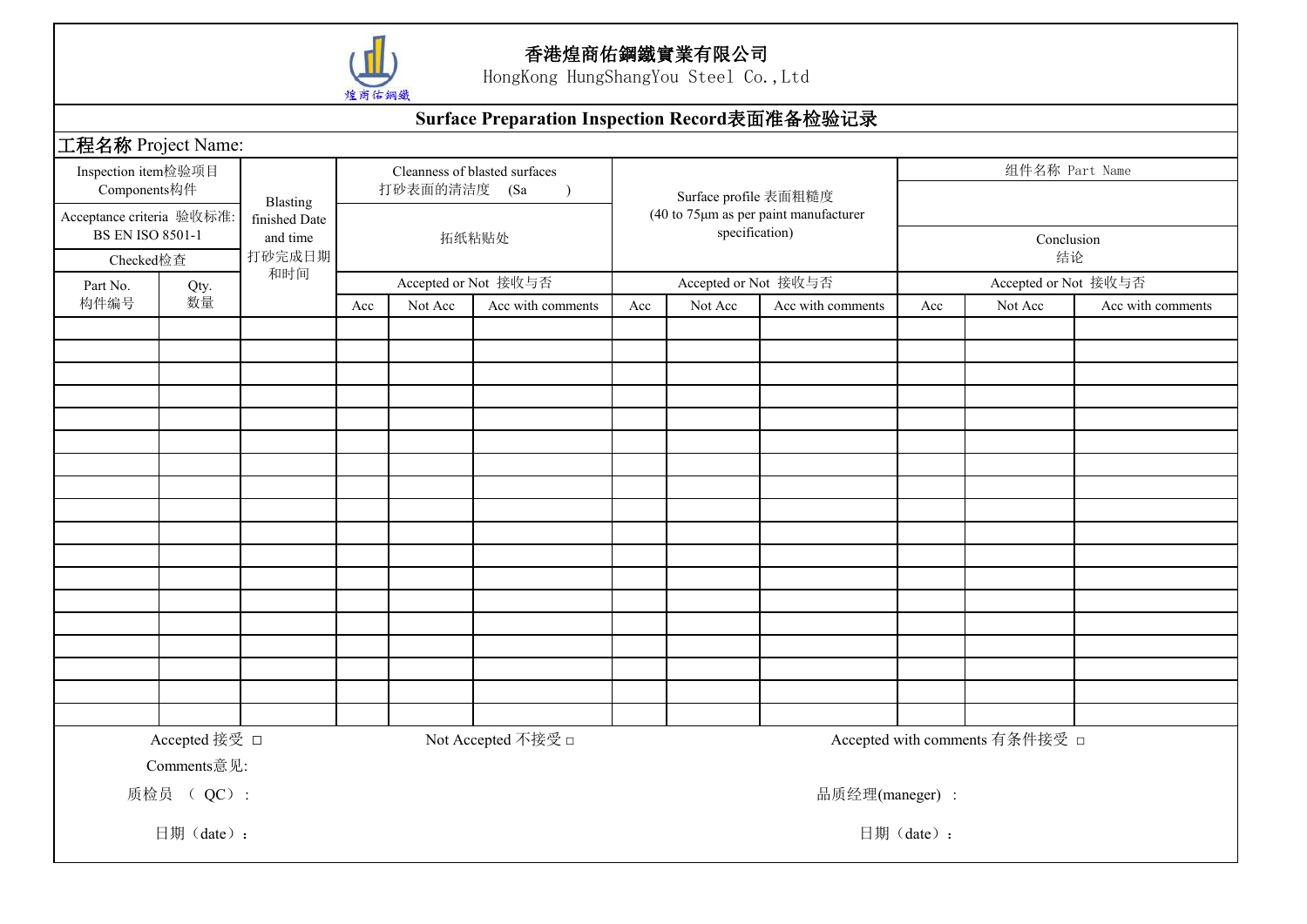

|                           |                                                        |             |                                     |                                                  |         |                                                       |         |         |                          |                        |                                | Paint Inspection Record油漆检验记录                                                                                       |                           |                                            |                                         |                    |                                             |                 |                                                                       |                            |
|---------------------------|--------------------------------------------------------|-------------|-------------------------------------|--------------------------------------------------|---------|-------------------------------------------------------|---------|---------|--------------------------|------------------------|--------------------------------|---------------------------------------------------------------------------------------------------------------------|---------------------------|--------------------------------------------|-----------------------------------------|--------------------|---------------------------------------------|-----------------|-----------------------------------------------------------------------|----------------------------|
| 工程名称 Project Name:        |                                                        |             |                                     |                                                  |         |                                                       |         |         |                          |                        |                                |                                                                                                                     | 组件名称 Part Name:           |                                            |                                         |                    |                                             |                 |                                                                       |                            |
| 油污锈斑清洗 Clean.:            |                                                        |             |                                     | 是YesØ 否No□                                       |         |                                                       |         |         | 打砂等级Blasting Grade:      |                        |                                |                                                                                                                     | Acceptance criteria 验收标准: |                                            |                                         |                    | Coating type 油漆类型:                          |                 |                                                                       |                            |
| Time时间                    |                                                        |             |                                     | AT 气温(5-40℃)                                     |         |                                                       |         |         | RH 相对湿度(≤85%)            |                        |                                | ST 表面温度(10-45℃)                                                                                                     |                           |                                            |                                         |                    | DP 露点温度 (More than 3°C below surface temp.) |                 |                                                                       |                            |
| Time时间                    |                                                        |             |                                     | AT 气温(5-40℃)                                     |         |                                                       |         |         | RH 相对湿度(≤85%)            |                        |                                | ST 表面温度(10-45℃)                                                                                                     |                           |                                            |                                         |                    | DP 露点温度 (More than 3℃ below surface temp.)  |                 |                                                                       |                            |
|                           |                                                        |             |                                     | Dry Film Thickness 干膜厚度: 1st Primer ☑ 2nd coat □ |         |                                                       |         |         | 3rd coat $\Box$          |                        | 4th coat $\Box$                |                                                                                                                     |                           | Dry Film Thickness 干膜厚度: 1st Primer □      |                                         | 2nd coat $\square$ |                                             | 3rd coat $\Box$ | 4th coat □                                                            |                            |
|                           |                                                        |             |                                     | Finished                                         |         |                                                       |         |         | Condition检查情况            |                        |                                |                                                                                                                     |                           |                                            |                                         |                    |                                             | Condition检查情况   |                                                                       |                            |
| Part $\mbox{No.}$<br>构件编号 | Qty.<br>数量                                             |             | <b>Started Date</b><br>日期和时间        | Date and<br>and time开始 time结束<br>日期和<br>时间       | al<br>值 | Actu Actu Actu Actu Actu<br>al<br>实际 实际 实际 实际 实际<br>值 | al<br>值 | al<br>值 | $\operatorname{al}$<br>值 | Avera<br>ge<br>平均<br>值 | Accepted<br>or Not<br>接收与<br>否 | Part No.<br>构件编号                                                                                                    | Qty.<br>数量                | <b>Started Date</b><br>and time开始<br>日期和时间 | Finished<br>Date and<br>time结束日<br>期和时间 |                    |                                             |                 | Actual Actual Actual Actual Actual Average<br>实际值 实际值 实际值 实际值 实际值 平均值 | Accepted<br>or Not<br>接收与否 |
|                           |                                                        |             |                                     |                                                  |         |                                                       |         |         |                          |                        |                                |                                                                                                                     |                           |                                            |                                         |                    |                                             |                 |                                                                       |                            |
|                           |                                                        |             |                                     |                                                  |         |                                                       |         |         |                          |                        |                                |                                                                                                                     |                           |                                            |                                         |                    |                                             |                 |                                                                       |                            |
|                           |                                                        |             |                                     |                                                  |         |                                                       |         |         |                          |                        |                                |                                                                                                                     |                           |                                            |                                         |                    |                                             |                 |                                                                       |                            |
|                           |                                                        |             |                                     |                                                  |         |                                                       |         |         |                          |                        |                                |                                                                                                                     |                           |                                            |                                         |                    |                                             |                 |                                                                       |                            |
|                           |                                                        |             |                                     |                                                  |         |                                                       |         |         |                          |                        |                                |                                                                                                                     |                           |                                            |                                         |                    |                                             |                 |                                                                       |                            |
|                           |                                                        |             |                                     |                                                  |         |                                                       |         |         |                          |                        |                                |                                                                                                                     |                           |                                            |                                         |                    |                                             |                 |                                                                       |                            |
|                           |                                                        |             |                                     |                                                  |         |                                                       |         |         |                          |                        |                                |                                                                                                                     |                           |                                            |                                         |                    |                                             |                 |                                                                       |                            |
|                           |                                                        |             |                                     |                                                  |         |                                                       |         |         |                          |                        |                                |                                                                                                                     |                           |                                            |                                         |                    |                                             |                 |                                                                       |                            |
|                           |                                                        |             |                                     |                                                  |         |                                                       |         |         |                          |                        |                                |                                                                                                                     |                           |                                            |                                         |                    |                                             |                 |                                                                       |                            |
|                           |                                                        |             |                                     |                                                  |         |                                                       |         |         |                          |                        |                                |                                                                                                                     |                           |                                            |                                         |                    |                                             |                 |                                                                       |                            |
|                           |                                                        |             |                                     |                                                  |         |                                                       |         |         |                          |                        |                                |                                                                                                                     |                           |                                            |                                         |                    |                                             |                 |                                                                       |                            |
|                           |                                                        |             |                                     |                                                  |         |                                                       |         |         |                          |                        |                                |                                                                                                                     |                           |                                            |                                         |                    |                                             |                 |                                                                       |                            |
|                           |                                                        |             |                                     |                                                  |         |                                                       |         |         |                          |                        |                                |                                                                                                                     |                           |                                            |                                         |                    |                                             |                 |                                                                       |                            |
|                           |                                                        |             |                                     |                                                  |         |                                                       |         |         |                          |                        |                                |                                                                                                                     |                           |                                            |                                         |                    |                                             |                 |                                                                       |                            |
|                           |                                                        |             |                                     |                                                  |         |                                                       |         |         |                          |                        |                                |                                                                                                                     |                           |                                            |                                         |                    |                                             |                 |                                                                       |                            |
|                           |                                                        |             |                                     |                                                  |         |                                                       |         |         |                          |                        |                                |                                                                                                                     |                           |                                            |                                         |                    |                                             |                 |                                                                       |                            |
|                           |                                                        |             |                                     |                                                  |         |                                                       |         |         |                          |                        |                                |                                                                                                                     |                           |                                            |                                         |                    |                                             |                 |                                                                       |                            |
|                           |                                                        |             |                                     |                                                  |         |                                                       |         |         |                          |                        |                                |                                                                                                                     |                           |                                            |                                         |                    |                                             |                 |                                                                       |                            |
|                           |                                                        |             |                                     |                                                  |         |                                                       |         |         |                          |                        |                                | Remark: "AT" means "Air temp. "; "RH" means "Relative Humidity"; "ST" means "Surface temp.";"DP" means "Dew point". |                           |                                            |                                         |                    |                                             |                 |                                                                       |                            |
|                           |                                                        |             | Accepted 接受 $\overline{\mathbf{V}}$ |                                                  |         |                                                       |         |         |                          |                        | Not Accepted 不接受 □             |                                                                                                                     |                           |                                            |                                         |                    | Accepted with comments 有条件接受 □              |                 |                                                                       |                            |
|                           |                                                        | Comments意见: |                                     |                                                  |         |                                                       |         |         |                          |                        |                                |                                                                                                                     |                           |                                            |                                         |                    |                                             |                 |                                                                       |                            |
|                           |                                                        |             |                                     |                                                  |         |                                                       |         |         |                          |                        |                                |                                                                                                                     |                           |                                            |                                         |                    |                                             |                 |                                                                       |                            |
|                           | 质检员 ( QC):<br>品质经理(maneger):<br>日期(date):<br>日期(date): |             |                                     |                                                  |         |                                                       |         |         |                          |                        |                                |                                                                                                                     |                           |                                            |                                         |                    |                                             |                 |                                                                       |                            |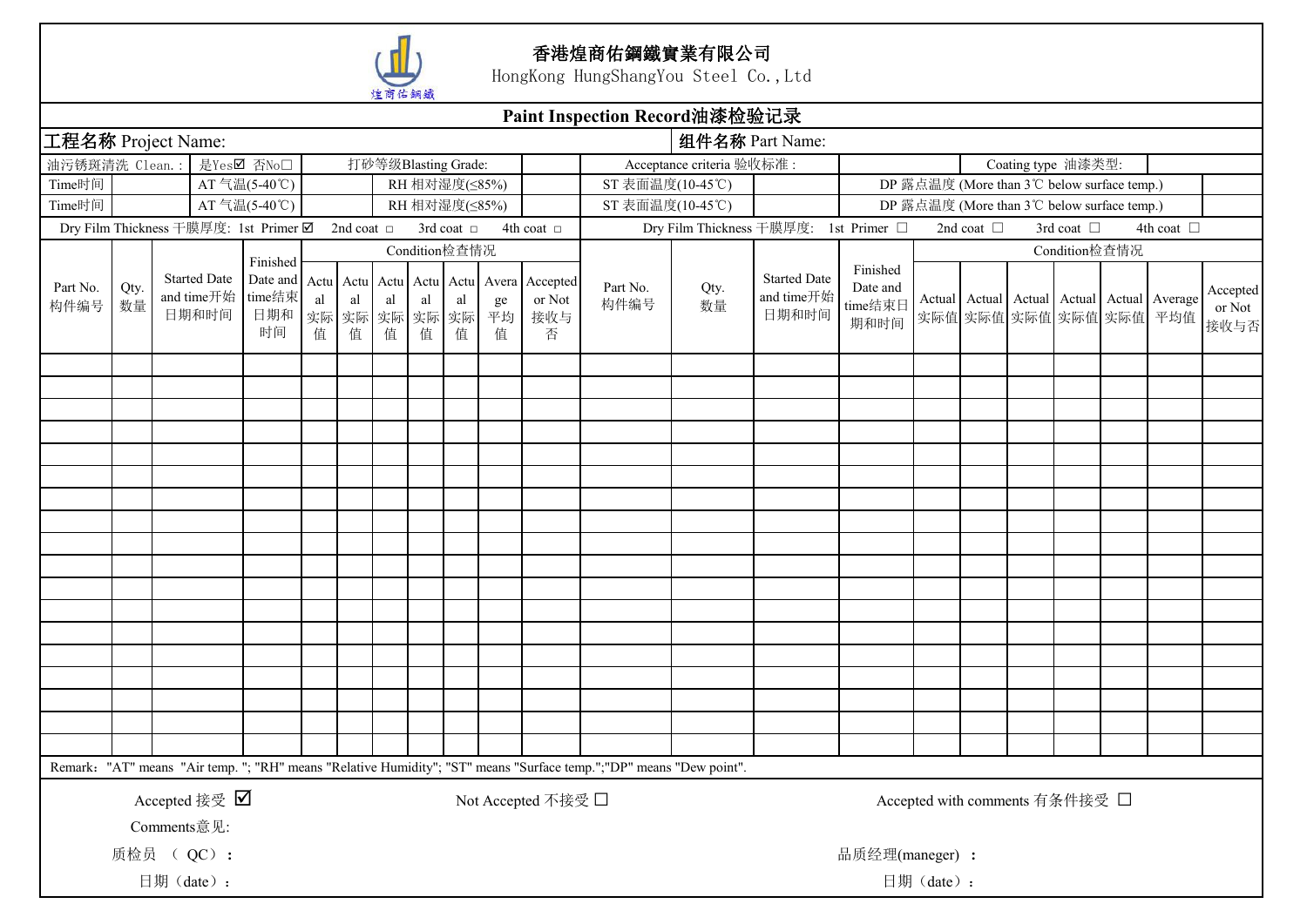

HongKong HungShangYou Steel Co.,Ltd

### 最终检验报告 Final Inspection Report 项目编号(Project No.): 工程名称 Project Name 构件名称 Member Name 检验标准 Inspection standard 序号 | 2000 | 2000 | 2000 | 2000 | 2000 | 2000 | 2000 | 2000 | 2000 | 2000 | 2000 | 2000 | 2000 | 2000 | 2000 | <br>Professional second in the second in the second in the second in the second in the second in the second in the Item Inspection Contents 结果 检验员 Result Inspector <sup>1</sup> 原材料入厂检查记录 Material receiving inspection record 2 钢结构零部件加工检查记录 Steel Structures Parts Machining Examination Annal <sup>3</sup> 钢结构构件尺寸检查记录 Steel Structures Component Dimensional Check Annal <sup>4</sup> 钢结构目测报告 Visual inspection report for structural steel <sup>5</sup> 超声波探伤和磁粉检查 Ultrasonic Test And Magnetic Particleinspection <sup>6</sup> 镀锌检验报告 Galvanizin inspection report 7 以下空白 8 9 10 结论:

(Conclusion)

### $\mathcal{I} \Box \Box$   $Q$ C经理:

(Factory QC) ( QC Manager)

客户签字(Client):

备注: (Remarks)